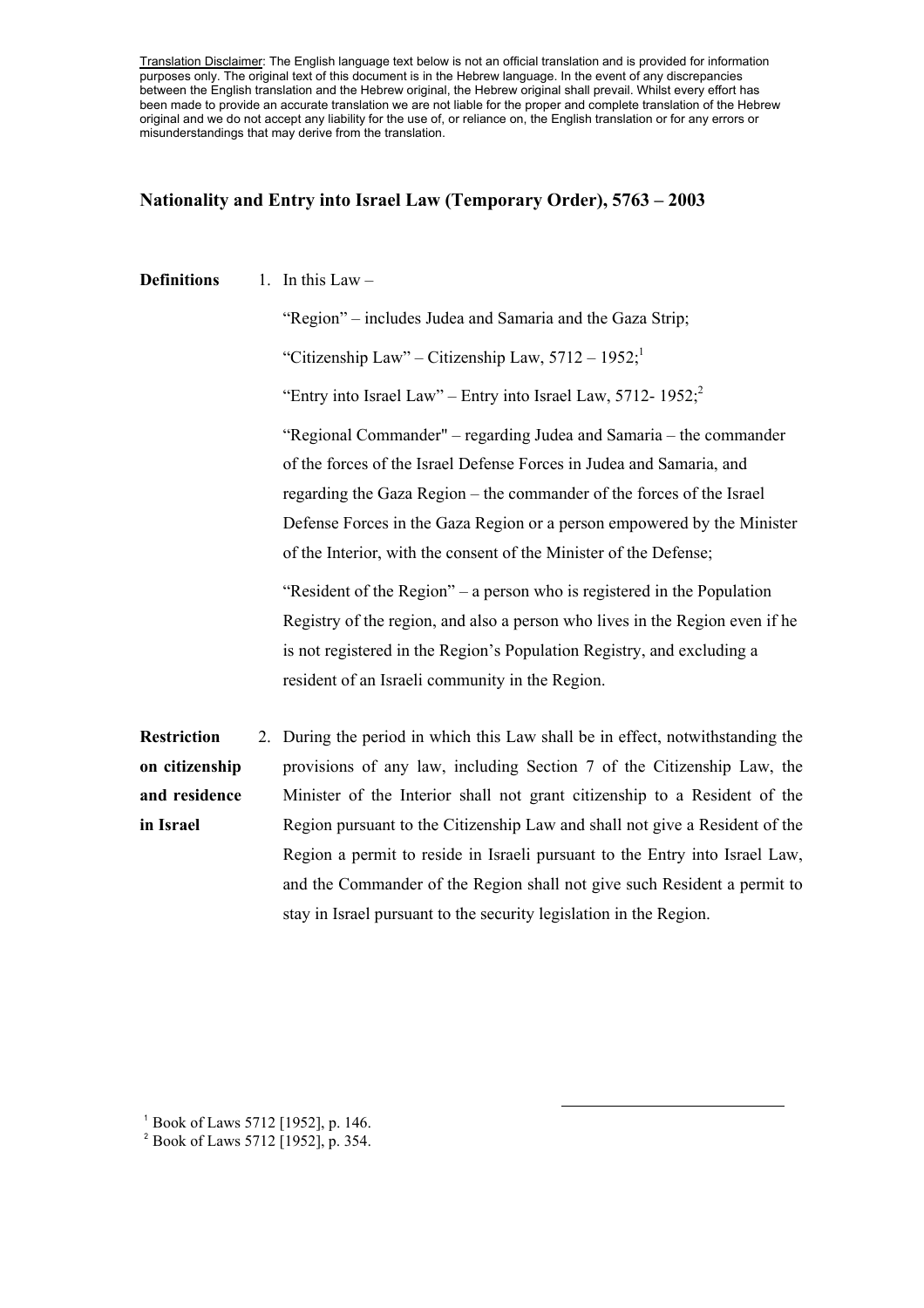| Permit    | 3. Notwithstanding the provisions of Article 2, the Minister of the Interior  |
|-----------|-------------------------------------------------------------------------------|
| regarding | may, at his discretion, approve the request of a resident of the region to be |
| spouse    | granted a permit to stay in Israel by the regional commander -                |

- (1) as regards a male resident of the region who is over 35 years of age to prevent the separation from his female spouse who is staying lawfully in Israel;
- (2) as regards a female resident of the region who is over 25 years of age to prevent the separation from her male spouse who is staying lawfully in Israel;
- **Permit regarding**  3A.Notwithstanding the provisions of Article 2, the Minister of the Interior may, at his discretion –
- **children**  (1) grant a minor who is a resident of the region and under 14 years of age a permit to reside in Israel in order to prevent his separation from his custodial parent who is staying lawfully in Israel;
	- (2) approve a request that a permit to stay in Israel be granted by the regional commander to a minor who is a resident of the region and is over 14 years of age in order to prevent his separation from his custodial parent who is staying lawfully in Israel, provided that the said permit shall not be extended if the minor does not reside permanently in Israel.

**Other permits** 3B.Notwithstanding the provisions of article 2, the regional commander may grant [a resident of the region] a permit to stay in Israel for the following purposes:

- (1) medical treatment;
- (2) work in Israel;
- (3) for a temporary purpose, provided that the permit to stay that is granted for the said purpose does not exceed a total of six months.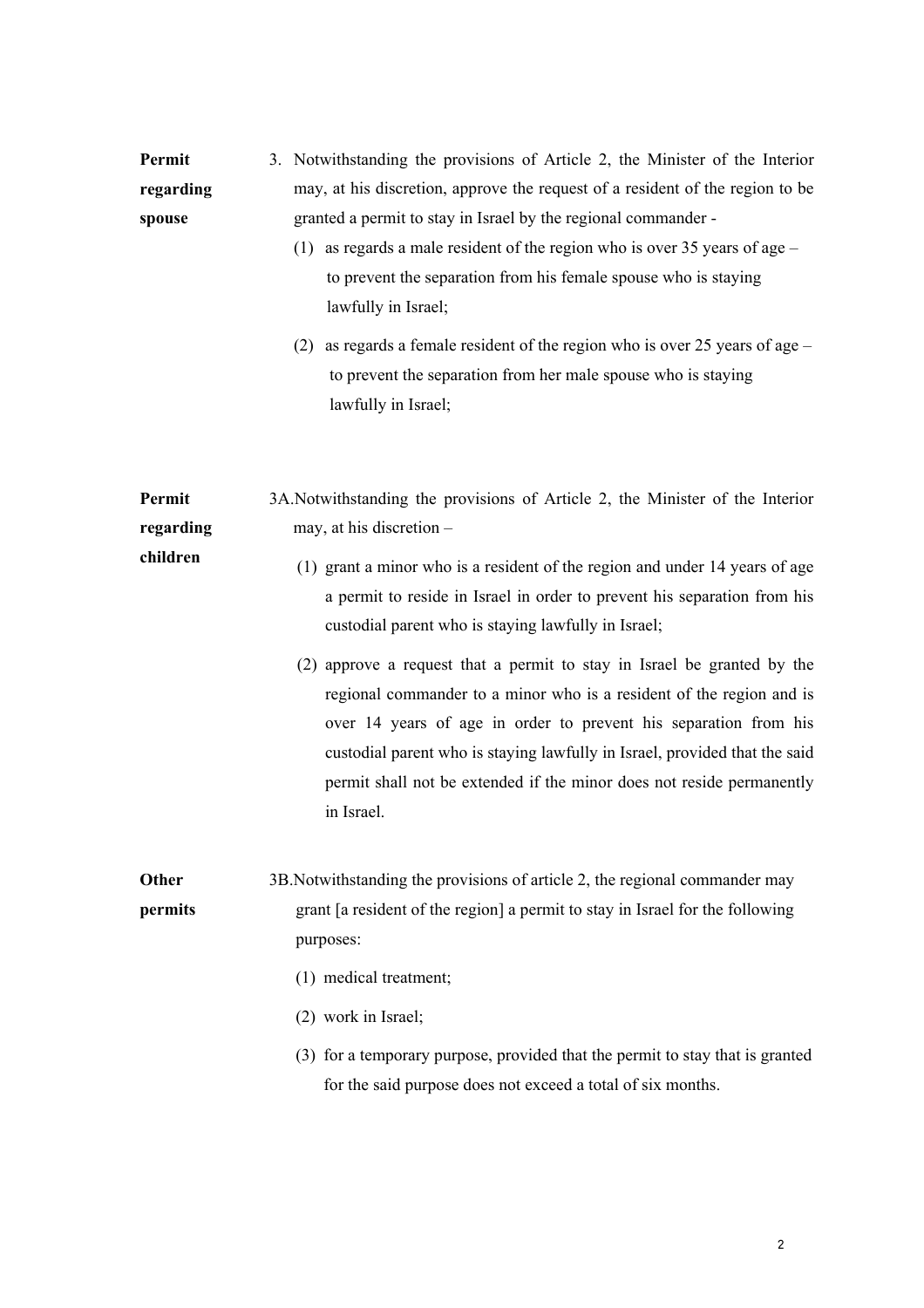**Special permit** 3C.Notwithstanding the provisions of Article 2, the Minister of the Interior may grant citizenship or grant a permit to reside in Israel to a resident of the region, and the regional commander may grant to a resident of the region a permit to stay in Israel, if they are convinced that the resident of the region identifies with the State of Israel and its goals, and that the resident or a member of his family performed a material act to advance the security, economy, or another matter important to the State, or that granting citizenship, giving the permit to reside in Israel, or giving the permit to stay in Israel, as applicable, are of special interest to the state; in this paragraph, 'member of family' means spouse, parent, child.

**Security impediment** 3D.A permit to stay in Israel pursuant to Article 3, 3A(2), 3B(2) and (3) and 4(2) shall not be granted to a resident of the region if, based on the opinion of the competent security officials, the Minister of the Interior or the regional commander as applicable, determined that the resident of the region or a member of his family is liable to constitute a security threat to the State of Israel; in this article, 'member of family' means spouse, parent, child, brother, sister, and their spouses.